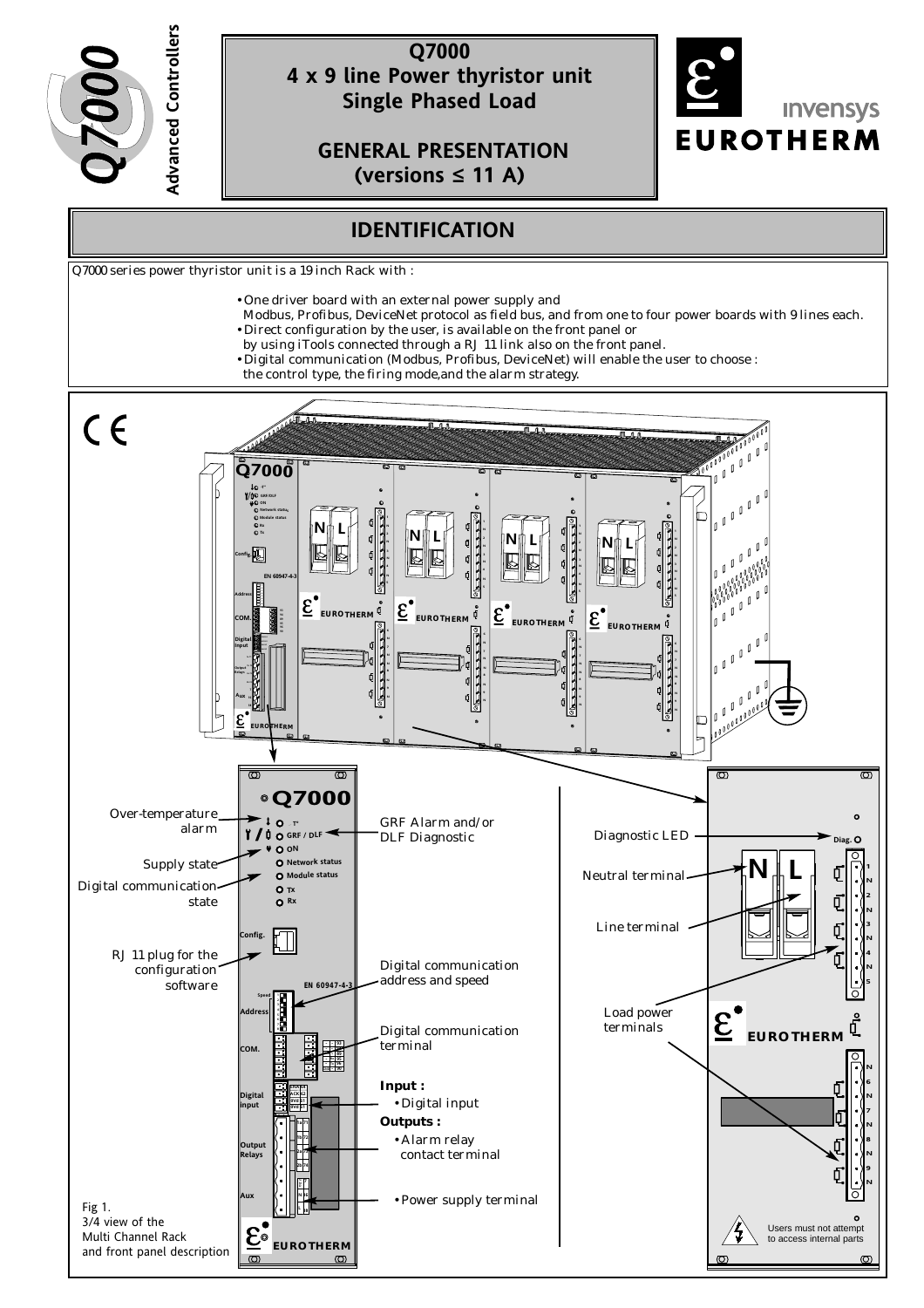# **TECHNICAL SPECIFICATIONS**

| <b>Product standard</b>                                                        | Q7000 units comply with the terms of<br>product standard EN 60947-4-3                                                                                                                                                                    | Type 1 alarms                                                                                                                                     |                                                                                                                                                                                                                                      |
|--------------------------------------------------------------------------------|------------------------------------------------------------------------------------------------------------------------------------------------------------------------------------------------------------------------------------------|---------------------------------------------------------------------------------------------------------------------------------------------------|--------------------------------------------------------------------------------------------------------------------------------------------------------------------------------------------------------------------------------------|
|                                                                                | 'Contactors and motor-starters - AC<br>semiconductor controllers and contactors<br>for non-motor loads'.                                                                                                                                 | Serious alarms<br>(GRF option)                                                                                                                    | Total load failure and thyristor short<br>circuit detection.<br>Signalling: Red 'GRF' LED and                                                                                                                                        |
| <b>CE labelling</b>                                                            |                                                                                                                                                                                                                                          |                                                                                                                                                   | alarm relay contact.                                                                                                                                                                                                                 |
| Compliance                                                                     | Compliance with the essential<br>requirements of the European Low<br>Voltage Directive 73/23/EEC dated 19 Feb                                                                                                                            | Diagnostic alarm<br>(DLF option)                                                                                                                  | Partial load failure detection.<br>Signalling: Orange 'DLF' LED and<br>alarm relay contact.                                                                                                                                          |
|                                                                                | 1973 modified by 93/68/EEC dated 22 Jul<br>1993 and Electromagnetic compatibility<br>Directive 89/336/EEC dated 3 May 1989<br>modified by 92/31/EEC dated 28 Apr 1992<br>and 93/68/EEC dated 22 Jul 1993.                                | Sensitivity<br>(for each phase)                                                                                                                   | Detects the failure of at least one heating<br>element for two identical elements.<br>The DLF option includes Serious alarm<br>monitoring.                                                                                           |
| <b>Environment</b>                                                             |                                                                                                                                                                                                                                          |                                                                                                                                                   | Over-temperature alarm For all units, the unit cuts out if<br>the temperature threshold is exceeded.<br>Signalling:                                                                                                                  |
| Use                                                                            | 0 to 60 °C at nominal current of 5,6 A or<br>0 to 40 °C at nominal current of 11 A                                                                                                                                                       |                                                                                                                                                   | Red 'T°' LED and alarm relay contact.                                                                                                                                                                                                |
| <b>Storage</b>                                                                 | max. altitude 2000 m.<br>-10 $\rm{^{\circ}C}$ to +70 $\rm{^{\circ}C}$ .                                                                                                                                                                  | Alarm relay                                                                                                                                       | The relay contact $(0.25 \text{ A}/230 \text{ Vac}; 32 \text{ Vdc})$<br>is either open on alarm or closed on alarm<br>depending on the product code.                                                                                 |
| Pollution<br>Humidity                                                          | Degree 2 acceptable (defined by IEC 664).<br>5% to 95% RH without condensation.                                                                                                                                                          | Communication                                                                                                                                     |                                                                                                                                                                                                                                      |
| Power                                                                          |                                                                                                                                                                                                                                          |                                                                                                                                                   | • Configuration :<br>Modbus <sup>®</sup> RTU protocol compliant with<br>the specifications described in document<br>'PI-MBUS-300 rev J'.                                                                                             |
| Nominal current<br>Nominal voltage<br>Frequency<br>Dissipated power<br>Cooling | 5,6 A at 60 °C, 11 A at 40 °C<br>230 V (+10%; -15%)<br>Use from 47 to 63 Hz<br>1.3 W (approx.) per amp and per phase.<br>Ratings $\leq$ 11 A: Water cooling in addition<br>of ventilation by fan<br>115 V or 230 V ; consumption 100 VA. | Bit 1 Speed<br>$1 \mid \blacksquare$<br>Bit 2 HSB<br>$2$ $\blacksquare$<br>$3 \mid \blacksquare$<br>4<br>$5 \mid$<br>$6 \blacksquare$<br>$7 \mid$ | RS485 2-wire transmission at 9.6 or<br>19.2 kbaud<br>(selected by switch on front panel).<br>Thyristor unit address adjustable<br>between 1 and 127 using switches.<br>3 diagnostic LEDs on front panel.<br>· Digital communication: |
| Load<br>Categories of use                                                      | Industrial single-phased load.<br>• AC-51 Resistive load with low<br>temperature coefficient.                                                                                                                                            | $8 \Box$<br>Bit 8 LSB                                                                                                                             | Using the communication bus terminal<br>$(COM.)$ .<br>Modbus, Profibus or DeviceNet (see code)<br>protocols                                                                                                                          |
| Command                                                                        |                                                                                                                                                                                                                                          |                                                                                                                                                   | • Supply:<br>115 V or 230 V $(+10\%; -15\%)$                                                                                                                                                                                         |
| Supply                                                                         | <b>External power supply</b><br>$(115 V or 230 V + 10\%; -15\%)$<br>Consumption: 100 VA.                                                                                                                                                 | Protection<br>Installation                                                                                                                        | Wiring protection by fuse                                                                                                                                                                                                            |
| Command type                                                                   | <b>Digital Communication</b>                                                                                                                                                                                                             | Electrical protection                                                                                                                             | IP20 without adding additional protection.<br>Over-voltage category 2 (as defined by IEC 664).                                                                                                                                       |
| <b>Firing modes</b>                                                            |                                                                                                                                                                                                                                          | <b>Overall dimensions</b>                                                                                                                         |                                                                                                                                                                                                                                      |
| Zero crossing firing                                                           | • 'Burst mode':<br>base time 16 or 64 cycles.<br>• 'Single-cycle':<br>base time 1 cycle (see product code).                                                                                                                              | Rack 19":                                                                                                                                         | Height: 6 U (265,9 mm)<br>Width: 19" (482,6 mm)<br>Depth: 295 mm                                                                                                                                                                     |
| Control                                                                        | • 'half cycle'                                                                                                                                                                                                                           | Front pannel:                                                                                                                                     | Driver board: Width 12 F (60,96 mm)<br>Power board: Width 18 F (91,44 mm)                                                                                                                                                            |
| Parameters                                                                     | • Standard:<br>- Load voltage squared $(V^2)$<br>- Apparent power (V·I)                                                                                                                                                                  | Cards:<br><b>Mass</b>                                                                                                                             | Height: 233,25 mm<br>Depth: 220 mm<br>10 kg (max).                                                                                                                                                                                   |
|                                                                                | Linearity and Stability Better than $\pm 1\%$ of full scale<br>(with balanced network and load).                                                                                                                                         |                                                                                                                                                   |                                                                                                                                                                                                                                      |
| Calibration                                                                    | A control signal is available in V.I control<br>for power and current calibration and<br>in V2.                                                                                                                                          |                                                                                                                                                   |                                                                                                                                                                                                                                      |
| <b>Signalling</b>                                                              | Electronics supply present :<br>Green 'ON' LED.                                                                                                                                                                                          |                                                                                                                                                   |                                                                                                                                                                                                                                      |

Eurotherm's policy of continuous product improvement and development means that the specifications in this document may be modified without prior notice.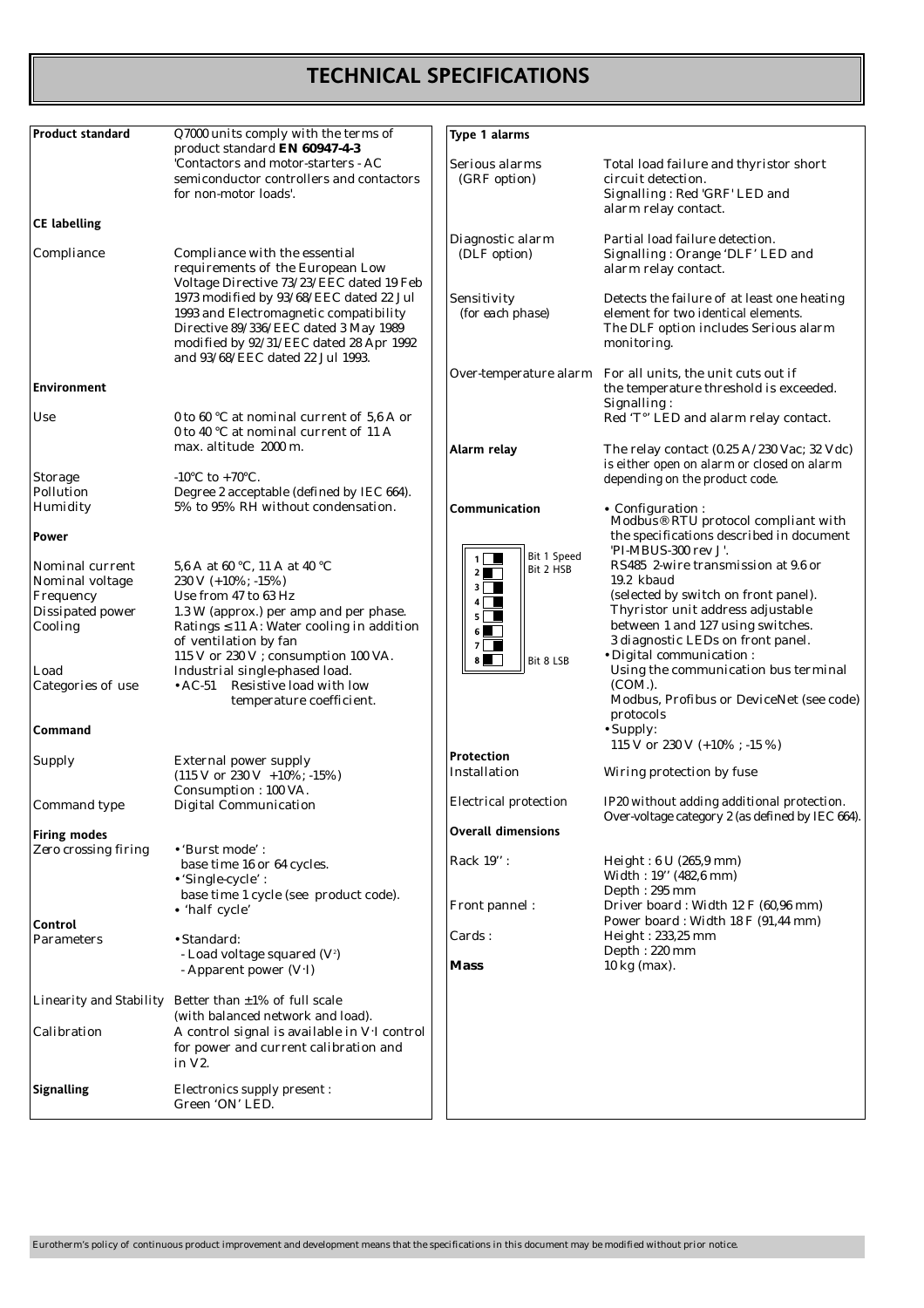|                                                                | Ratings | Comms Basic selection Options |                             |
|----------------------------------------------------------------|---------|-------------------------------|-----------------------------|
| Coding: Multi Channel 1 / 2 / 3 / 4 / 5 / 6 / 7 / 8 / 9 / 10 / |         |                               | 11 / 12 / 13 / 14 / 15 / 16 |

| 1. Numer of Channels                                    | Code           |
|---------------------------------------------------------|----------------|
| 9 Channels<br>18 Channels<br>27 Channels<br>36 Channels | 18<br>27<br>36 |

| 4. Nominal line to line voltage | Code        |
|---------------------------------|-------------|
| 200 volts                       | <b>200V</b> |
| 230 volts                       | <b>230V</b> |
| 277 volts                       | 277V        |
| 400 volts                       | 400V        |
| 460 volts                       | <b>460V</b> |
| 480 volts                       | <b>480V</b> |
| 500 volts                       | 500V        |

| 7. | <b>Digital communication</b>                                               | Code                            |
|----|----------------------------------------------------------------------------|---------------------------------|
|    | Modbus <sup>®</sup> protocol<br>Profibus-DP protocol<br>DeviceNet protocol | <b>MOP</b><br>$PFP*$<br>$DNP^*$ |

| 10. Manual language | Code       |
|---------------------|------------|
| French              | <b>FRA</b> |
| English             | <b>ENG</b> |
| German              | $GER*$     |

| 12. Assembling      | Code |
|---------------------|------|
| <b>Kit Version</b>  |      |
| <b>Rack Version</b> |      |

**5. Fan power supply Code**

115 V electronics **115V**

230 V electronics **230V**

**8. Transmission speed Code** 

9,6 kbauds **9K6** 19,2 kbauds **19K2**

• Code *MOP* : Baud rate

- 115 V fan and

- 230 V fan and

| 3. Nominal Current | Code |
|--------------------|------|
| 11 Amps            |      |

| 6. Power supply for electonics | Code        |
|--------------------------------|-------------|
| <b>External 115 V supply</b>   | <b>24V</b>  |
| <b>External 115 V supply</b>   | 115V        |
| <b>External 230 V supply</b>   | <b>230V</b> |
|                                |             |

| 9. Couplage de charge | Code |
|-----------------------|------|
| Star without neutral  | 48   |
| Open delta            | 6D   |

#### **\* Available later**

# **Control and alarms options**

| 7. Control option       | Code |
|-------------------------|------|
| Voltage control $(V^2)$ | V2   |
| Power control (U,I)     | V٦   |

| 9. Type 1 Alarm                                                                                          | Code              |
|----------------------------------------------------------------------------------------------------------|-------------------|
| Serious alarm: Total load failure,<br>Short-circuit Thyristors, over-temperature<br>Partial load failure | GRF<br><b>DLF</b> |
|                                                                                                          |                   |
| 10. Load type                                                                                            | Code              |
| With DLF Option:<br>Low temperature coefficient resistive load                                           | <b>LTCL</b>       |
| <b>Without DLF Option</b>                                                                                | <b>YYYY</b>       |

| 5. Firing mode                    | Code |
|-----------------------------------|------|
| «Burst mode» :                    |      |
| base time 16 cycles               | C16  |
| base time 64 cycles               | C64  |
| «sigle-cyclz» : 1 cycle base time | FC1  |

| 12. Alarm relay contact 1 |                                                  | Code                  |
|---------------------------|--------------------------------------------------|-----------------------|
| With alarm option:        | Closed contact on alarm<br>Open contact on alarm | NC.<br>N <sub>O</sub> |
| Without alarm option      |                                                  | XX                    |

| 13. Alarm relay contact 2 |                                                  | Code                  |
|---------------------------|--------------------------------------------------|-----------------------|
| With alarm option:        | Closed contact on alarm<br>Open contact on alarm | NC.<br>N <sub>O</sub> |
| Without alarm option      |                                                  | XX                    |

# **Certification option**

| 16. Certification                              | Code        |
|------------------------------------------------|-------------|
| Without certificate of 'Compliance with order' | <b>NONE</b> |
| With certificate of 'Compliance with order'    | <b>CFMC</b> |